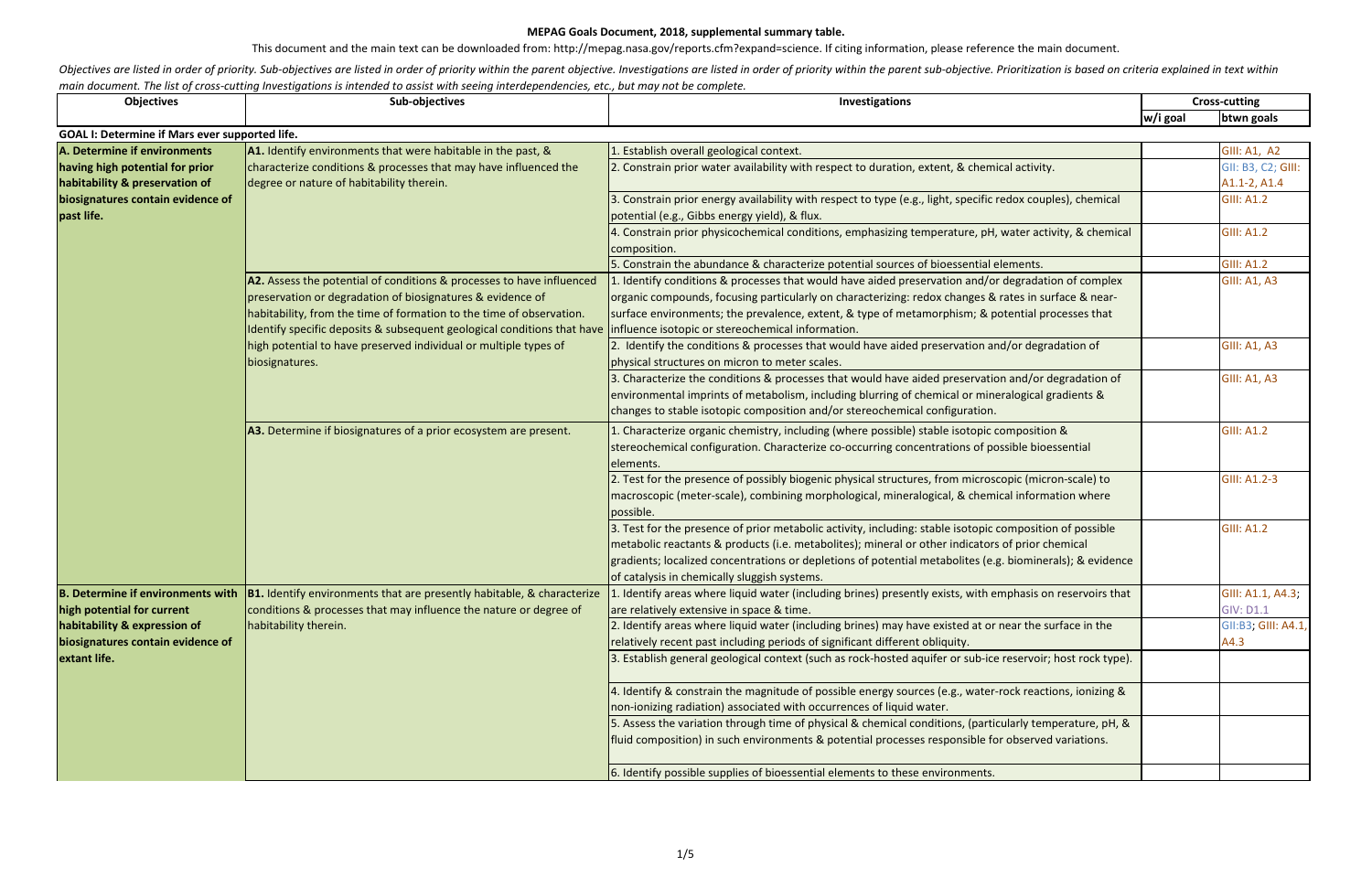|                                                                       |                                                                                                                        | B2. Assess the potential of specific conditions & processes to affect the 1. Evaluate the physicochemical conditions & processes of surface regolith or rock environments in |                  |                    |
|-----------------------------------------------------------------------|------------------------------------------------------------------------------------------------------------------------|------------------------------------------------------------------------------------------------------------------------------------------------------------------------------|------------------|--------------------|
|                                                                       | expression and/or degradation of signatures of extant life.                                                            | terms of their potential for preserving or degrading biosignatures, & the effects of these conditions &                                                                      |                  |                    |
|                                                                       |                                                                                                                        | processes on specific types of potential biosignatures.                                                                                                                      |                  |                    |
|                                                                       |                                                                                                                        | 2. Evaluate the potential rate of physical degradation from processes such as wind abrasion, dust storms,                                                                    |                  | GII: A4.1; GIII:   |
|                                                                       |                                                                                                                        | dust devils, & frost action.                                                                                                                                                 |                  | A1, A3, A4.2       |
|                                                                       |                                                                                                                        | 3. Evaluate the physicochemical conditions & processes at depth in regolith, ice, or rock environments in                                                                    |                  |                    |
|                                                                       |                                                                                                                        | terms of their potential for preserving or degrading biosignatures.                                                                                                          |                  |                    |
|                                                                       | <b>B3.</b> Determine if biosignatures of an extant ecosystem are present.                                              | 1. Test for the presence of ongoing metabolism (e.g., in the form of rapid catalysis of chemically sluggish                                                                  |                  |                    |
|                                                                       |                                                                                                                        | reactions, stable isotopic fractionation, and/or strong chemical gradients), or potential biogenic gases                                                                     |                  |                    |
|                                                                       |                                                                                                                        | that could migrate from habitable deep subsurface environments to surface environments.                                                                                      |                  |                    |
|                                                                       |                                                                                                                        |                                                                                                                                                                              |                  |                    |
|                                                                       |                                                                                                                        | 2. Characterize organic chemistry & co-occurring concentrations of bioessential elements, including                                                                          |                  |                    |
|                                                                       |                                                                                                                        | stable isotopic composition & stereochemistry. Analyses might include but should not be limited to                                                                           |                  |                    |
|                                                                       |                                                                                                                        | known molecular markers of terrestrial life, such as membrane lipids, proteins, nucleic acid polymers, &                                                                     |                  |                    |
|                                                                       |                                                                                                                        | complex carbohydrates.                                                                                                                                                       |                  |                    |
|                                                                       |                                                                                                                        | 3. Test for the presence of organic & mineral structures or assemblages that might be associated with                                                                        |                  | <b>GIII: A1.3</b>  |
|                                                                       |                                                                                                                        | life. Seek evidence of mineral transformations bearing evidence of biological catalysis.                                                                                     |                  |                    |
| GOAL II: Understand the processes & history of climate on Mars.       |                                                                                                                        |                                                                                                                                                                              |                  |                    |
| A. Characterize the state of the                                      | A1. Constrain the processes that control the present distributions of                                                  | 1. Measure the state & variability of the lower atmosphere from turbulent scales to global scales.                                                                           | A1.2-3, A4.1     | <b>GIV: A1, B1</b> |
| present climate of Mars'                                              | dust, water, & carbon dioxide in the lower atmosphere, at daily,                                                       | 2: Characterize dust & other aerosols, water vapor & carbon dioxide & their clouds in the lower                                                                              | A1.1, A1.3,      | GIII: A1.6; GIV:   |
| atmosphere & surrounding plasma   seasonal & multi-annual timescales. |                                                                                                                        | atmosphere.                                                                                                                                                                  | A3.4, A4.1       | A1.2, B1.1         |
| environment, & the underlying                                         |                                                                                                                        | 3: Measure the forcings that control the dynamics & thermal structure of the lower atmosphere                                                                                | A1.1-2, A4.1     |                    |
|                                                                       | processes, under the current orbital A2. Constrain the processes that control the dynamics & thermal                   | 1. Measure the spatial distribution of aerosols, neutral species, & ionized species in the upper                                                                             | A2.2-4, C3       | GIV: A1.2, B1.1    |
| configuration.                                                        | structure of the upper atmosphere & surrounding plasma                                                                 | atmosphere.                                                                                                                                                                  |                  |                    |
|                                                                       | environment.                                                                                                           | 2. Measure temperatures of neutral & ionized species in the upper atmosphere.                                                                                                | A2.1, A2.3-4,    |                    |
|                                                                       |                                                                                                                        |                                                                                                                                                                              | C <sub>3</sub>   |                    |
|                                                                       |                                                                                                                        | 3. Measure the forcings that control the dynamics & thermal structure of the upper atmosphere.                                                                               | A2.1-2, A2.4,    |                    |
|                                                                       |                                                                                                                        |                                                                                                                                                                              |                  |                    |
|                                                                       |                                                                                                                        | 4. Measure velocities of neutral & ionized species in the upper atmosphere.                                                                                                  | A2.1-3, C3.2     |                    |
|                                                                       | A3. Constrain the processes that control the chemical composition of                                                   | 1. Measure globally the vertical profiles of key chemical species.                                                                                                           | A1.1, A3.2-4     |                    |
|                                                                       | the atmosphere & surrounding plasma environment.                                                                       | 2. Map spatial & temporal variations in the column abundances of species (listed) that play important                                                                        | A1.1, A3.1,      |                    |
|                                                                       |                                                                                                                        | roles in atmospheric chemistry or are transport tracers.                                                                                                                     | $A3.2 - 4$       |                    |
|                                                                       |                                                                                                                        | 3. Determine the significance of heterogeneous chemical reactions (i.e., those involving atmospheric                                                                         | A3.1-2, A3.4     |                    |
|                                                                       |                                                                                                                        | gases & solid bodies such as aerosols or surface materials) for the chemical composition of the                                                                              |                  |                    |
|                                                                       |                                                                                                                        | atmosphere.                                                                                                                                                                  |                  |                    |
|                                                                       |                                                                                                                        | 4. Measure key electrochemical species.                                                                                                                                      | A1.2, A3.1-3     | <b>GIV: A1.2</b>   |
|                                                                       | A4. Constrain the processes by which volatiles & dust exchange                                                         | 1. Characterize the fluxes & sources of dust & volatiles between surface & atmospheric reservoirs.                                                                           | A1.1-3, A3.4,    | GI: B2.2; GIII:    |
|                                                                       | between surface & atmospheric reservoirs.                                                                              |                                                                                                                                                                              | A4.3             | A1.4, A1.6, A4.3   |
|                                                                       |                                                                                                                        | 2. Determine how the processes exchanging volatiles & dust between surface & atmospheric reservoirs                                                                          | A4.1, A4.3,      | GIII: A1.4, A3,    |
|                                                                       |                                                                                                                        | have affected the present horiz. & vert. distrib. of surface & subsurface water & CO2 ice.                                                                                   | B <sub>1.2</sub> | A4.2               |
|                                                                       |                                                                                                                        | 3. Determine the energy & mass balance of the surface volatile reservoir over relevant timescales, &                                                                         | A4.1-2, B1.1,    | GIII: A1.4, A3,    |
|                                                                       |                                                                                                                        | characterize their fluxes.                                                                                                                                                   | B <sub>2</sub>   | A4.2               |
|                                                                       | <b>B. Characterize the history of Mars' <math>\vert</math>B1.</b> Determine how the chemical composition & mass of the | 1. Measure isotopic composition of gases trapped in the Polar Layered Deposits (PLD) & near-surface ice. A4.2-3, B2                                                          |                  | GI: A1.2; GIII: A2 |
| climate in the recent past, & the                                     | atmosphere has changed in the recent past.                                                                             |                                                                                                                                                                              |                  |                    |
| underlying processes, under                                           |                                                                                                                        | 2. Determine how & when the buried CO2 ice reservoirs at the south pole formed.                                                                                              | A4               | <b>GIII: A1.4</b>  |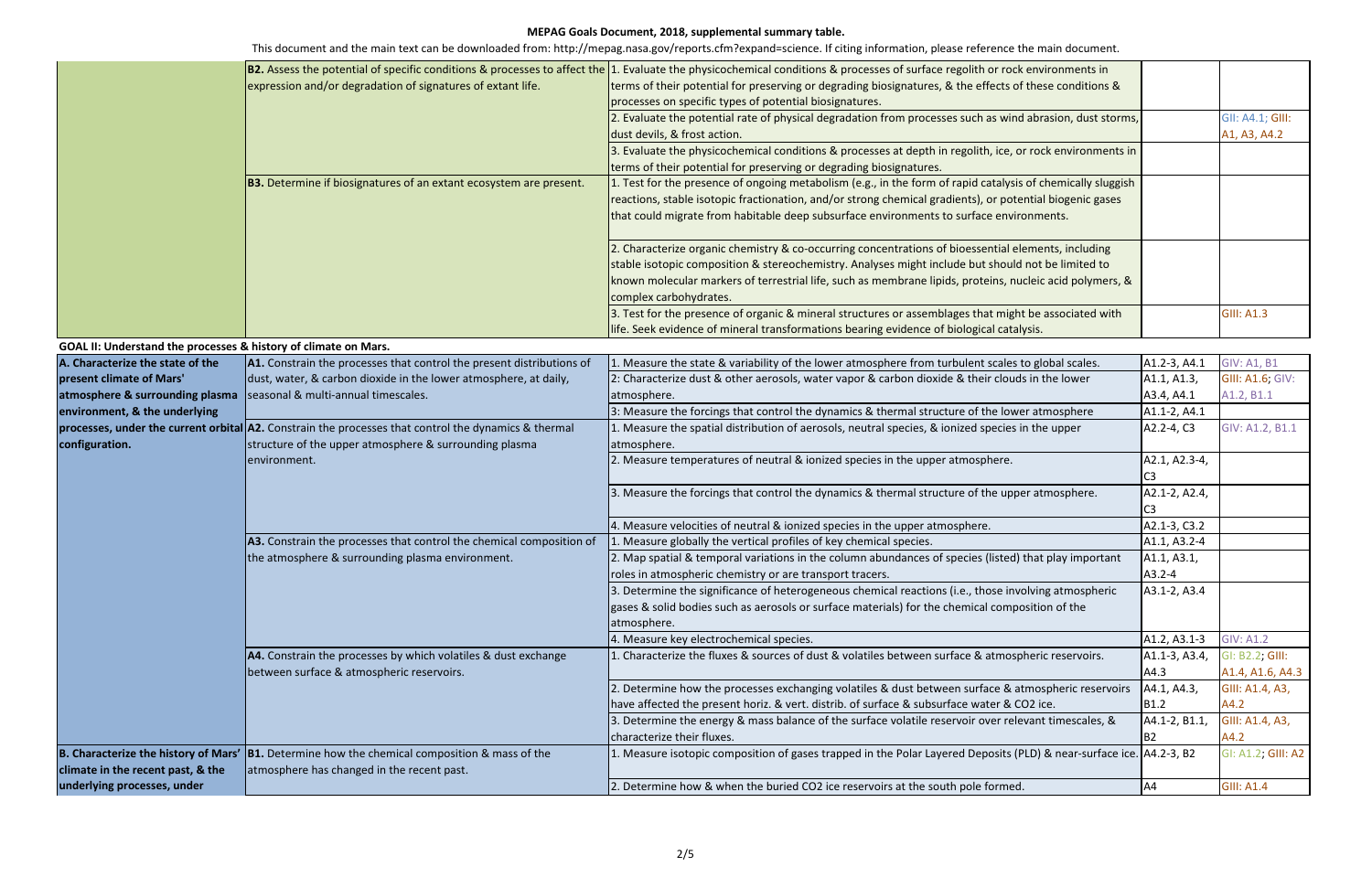| different orbital configurations.                                     | <b>B2.</b> Determine the climate record of the recent past that is expressed                      | 1. Determine the vertical & horizontal variations of composition & physical properties of the materials           | B1.1, B2.2   | GIII: A1.4, A1.6                 |
|-----------------------------------------------------------------------|---------------------------------------------------------------------------------------------------|-------------------------------------------------------------------------------------------------------------------|--------------|----------------------------------|
|                                                                       | in geological, glaciological, & mineralogical features of the polar                               | forming the PLD.                                                                                                  |              |                                  |
|                                                                       | regions.                                                                                          | 2. Determine the absolute ages of the layers of the PLD.                                                          | B1.1, B2.1,  | <b>GIII: A1.6</b>                |
|                                                                       |                                                                                                   |                                                                                                                   | B2.3-4       |                                  |
|                                                                       |                                                                                                   | 3. Determine which atmospheric & surface processes are recorded during layer formation.                           | B2.1-2       | GIII: A1.4, A3                   |
|                                                                       |                                                                                                   | 4. Constrain Mars' polar & global climate history by characterizing & interpreting the relationships              |              | A4, B1.1, B2.1- GIII: A1.4, A4.1 |
|                                                                       |                                                                                                   | between orbitally forced climate parameters & the layer properties of the PLD.                                    |              |                                  |
|                                                                       | <b>B3.</b> Determine the record of the climate of the recent past that is                         | 1. Characterize the locations, composition, & structure of low & mid-latitude ice & volatile reservoirs at        |              | GIII: A1.4, A4.1                 |
|                                                                       | expressed in geological & mineralogical features of low- & mid-                                   | the surface & near-surface.                                                                                       |              |                                  |
|                                                                       | latitudes.                                                                                        | 2. Determine the conditions under which low- & mid-latitude volatile reservoirs accumulated & persisted A4, B2.3  |              | GIII: A1.4, A2                   |
|                                                                       |                                                                                                   | until the present day, & ascertain their relative & absolute ages.                                                |              |                                  |
| C. Characterize Mars' ancient                                         | C1. Determine how the chemical composition & mass of the                                          | 1. Measure the composition & absolute ages of trapped gases in rocks.                                             |              | <b>GIII: A2.1</b>                |
| climate & underlying processes.                                       | atmosphere have evolved from the ancient past to the present.                                     |                                                                                                                   |              |                                  |
|                                                                       | C2. Find & interpret physical & chemical records of past climates &                               | 1. Determine the atmospheric environment required by observed geochemical & geophysical features.                 |              | GI: A1.2, B1.2;                  |
|                                                                       | factors that affect climate.                                                                      |                                                                                                                   |              | <b>GIII: A4.1</b>                |
|                                                                       |                                                                                                   | 2. Identify the extent of any oceans or large lakes & determine the absolute ages of associated features.         |              | GI: A1.2, B1.2;                  |
|                                                                       |                                                                                                   |                                                                                                                   |              | GIII: A4                         |
|                                                                       |                                                                                                   | 3. Determine boundary conditions necessary for climate modeling, including topography, state of polar             | AA.3         | GI: A1.2; GIII:                  |
|                                                                       |                                                                                                   | caps, & state of the magnetic field.                                                                              |              | A2.3, A4, B2.3                   |
|                                                                       | C3. Determine present escape rates of key species & constrain the                                 | 1. Measure spatial & temporal variations in the escape rates of key species.                                      | A2           |                                  |
|                                                                       | processes that control them.                                                                      | 2. Measure the forcings that drive escape processes.                                                              | A2           |                                  |
|                                                                       | GOAL III: Understand the origin & evolution of Mars as a geological system.                       |                                                                                                                   |              |                                  |
| A. Document the geologic record                                       | A1. Identify & characterize past & present geologic environments &                                | 1. Determine the role of water & other processes in the sediment cycle.                                           | A2.3         | GI: A1.1-2, A2,                  |
| preserved in the crust & investigate processes relevant to the crust. |                                                                                                   |                                                                                                                   |              | B1.1-2; GII: C2.2                |
| the processes that have created &                                     |                                                                                                   | 2. Identify the geochemical & mineralogic constituents of crustal materials & the processes that have             | A1.1, A1.3-7 | GI: A, B1.5-6; GII:              |
| modified that record.                                                 |                                                                                                   | altered them.                                                                                                     |              | C2.1                             |
|                                                                       |                                                                                                   | 3. Characterize the textural & morphologic features of rocks & outcrops.                                          | A2.3         | GI: A1.1, A2.1-2,                |
|                                                                       |                                                                                                   |                                                                                                                   |              | A3.2, B3.3                       |
|                                                                       |                                                                                                   | 4. Identify ice-related processes & characterize when & how they have modified the Martian surface.               | A2.3, A3     | GI: A1.1; GII:                   |
|                                                                       |                                                                                                   |                                                                                                                   |              | A4.2, B3                         |
|                                                                       |                                                                                                   | 5. Document the surface manifestations of igneous processes & their evolution through time.                       | A1.2, A2.3,  | GI: A1.1                         |
|                                                                       |                                                                                                   |                                                                                                                   | B2.1, A4.1   |                                  |
|                                                                       |                                                                                                   | 6. Determine the processes that create dust & distribute it around the planet, identify its sources, & fully   A3 |              | GI: B2.2; GII:                   |
|                                                                       |                                                                                                   | characterize its composition & properties.                                                                        |              | A4.1; GIV: B7.3                  |
|                                                                       |                                                                                                   | 7. Evaluate the effect of large- & small-scale impacts on the nature & evolution of the Martian crust &           | A2.2, A3     | GI: A1.1                         |
|                                                                       |                                                                                                   | establish their production rates.                                                                                 |              |                                  |
|                                                                       | A2. Determine the absolute & relative ages of geologic units & events<br>through Martian history. | . Quantitatively constrain the absolute ages of the surface & accessible crustal layers.                          | A1           | <b>GII: C1.1</b>                 |
|                                                                       |                                                                                                   | 2. Assess the characteristics of Martian craters & document their distribution.                                   | A1           |                                  |
|                                                                       |                                                                                                   | 3. Identify & characterize the distribution, nature, & age relationships of rocks, faults, strata, & other        | A1, A4       | GI: A1.1                         |
|                                                                       |                                                                                                   | geologic features, via comprehensive & topical geologic mapping.                                                  |              |                                  |
|                                                                       | A3. Identify & characterize processes that are actively shaping the                               | 1. Identify present-day changes within the rocky or icy surfaces of Mars, & estimate past & present rates         |              |                                  |
|                                                                       | present-day surface of Mars.                                                                      | of change.                                                                                                        |              |                                  |
|                                                                       |                                                                                                   | 2. Determine relevant surface & atmospheric environmental conditions and/or processes that cause                  | A1           | GII: A1.1, A4.1-2                |
|                                                                       |                                                                                                   | observable surficial changes over diurnal, seasonal, & multi-annual timescales.                                   |              |                                  |
|                                                                       |                                                                                                   | 3. Extend the evolving knowledge of active surface processes to other locations on the planet &                   | A1           |                                  |
|                                                                       |                                                                                                   | backward in time.                                                                                                 |              |                                  |
|                                                                       | <b>A4.</b> Constrain the magnitude, nature, timing, & origin of past planet-                      | 1. Identify paleoclimate indicators in the geologic record & estimate the climate timing & duration.              | A1, A2       |                                  |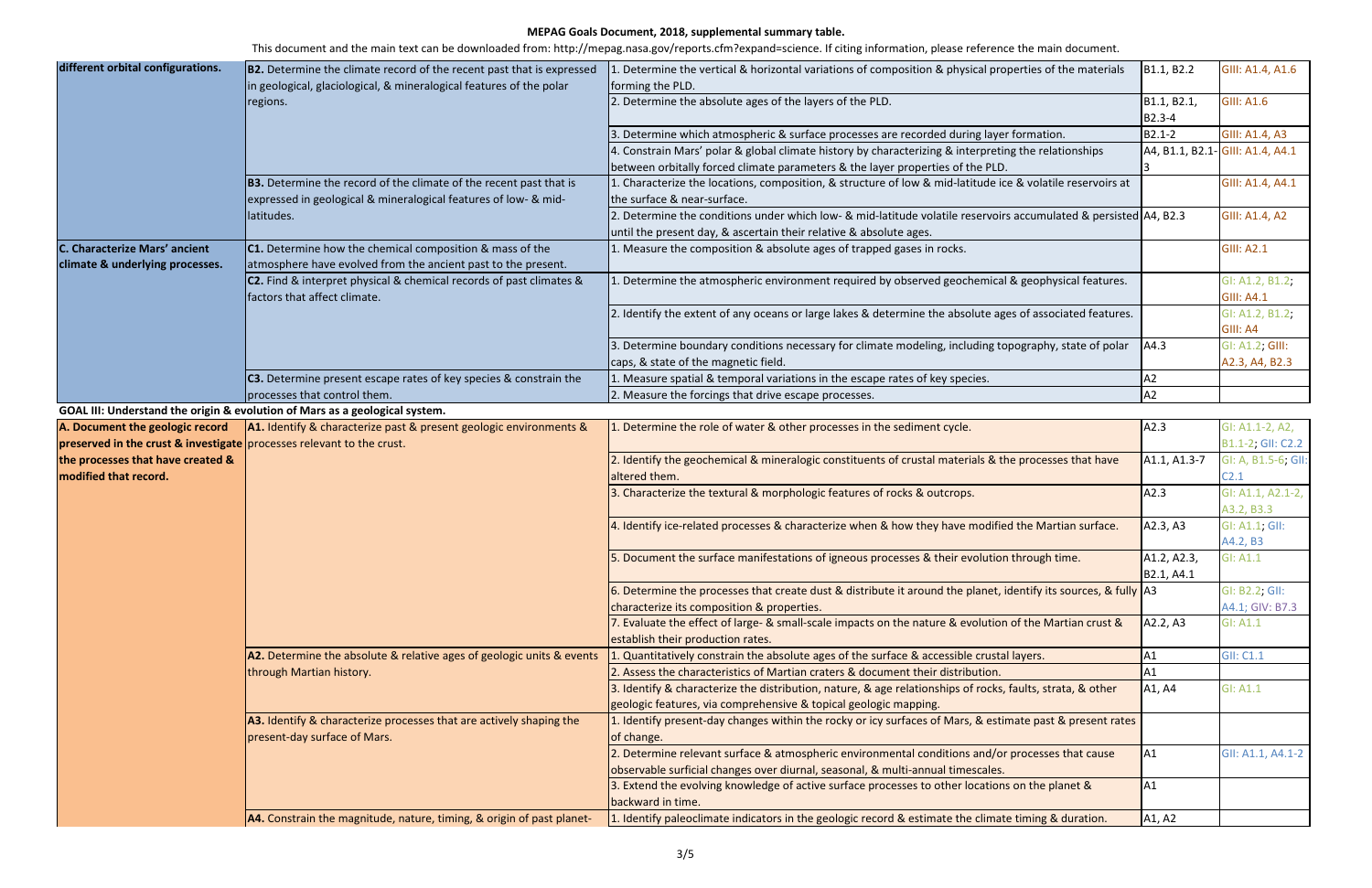|                                                | wide climate change.                                                        | 2. Characterize surface-atmosphere interactions as recorded by aeolian, glacial/periglacial, fluvial,               | A1, B1.1       | GI: B2.2; GII: B2, |
|------------------------------------------------|-----------------------------------------------------------------------------|---------------------------------------------------------------------------------------------------------------------|----------------|--------------------|
|                                                |                                                                             | lacustrine, chemical & mechanical erosion, cratering & other processes.                                             |                | B3                 |
|                                                |                                                                             | 3. Determine the present state, 3-dimensional distribution, & cycling of water on Mars including the                | A1.1, B1.1     | GI: B1.1-2; GII:   |
|                                                |                                                                             | cryosphere & possible deep aquifers.                                                                                |                | A1.2, A4.2, B3.2;  |
|                                                |                                                                             |                                                                                                                     |                | <b>GIV: D1.1</b>   |
| <b>B. Determine the structure,</b>             | <b>B1.</b> Identify & evaluate manifestations of crust-mantle interactions. | 1. Determine the types, nature, abundance & interaction of volatiles in the mantle & crust.                         | A1.4           | GII: B1.2, B3.2    |
| composition, & dynamics of the                 |                                                                             | 2. Seek evidence of plate tectonics-style activity & metamorphic activity, & measure modern tectonic                |                |                    |
| <b>Martian interior &amp; how it has</b>       |                                                                             | activity.                                                                                                           |                |                    |
| evolved.                                       | B2. Quantitatively constrain the age & processes of accretion,              | . Characterize the structure & dynamics of the interior.                                                            |                |                    |
|                                                | differentiation, & thermal evolution of Mars.                               | 2. Measure the thermal state & heat flow of the Martian interior.                                                   |                |                    |
|                                                |                                                                             | 3. Determine the origin & history of the magnetic field.                                                            |                | GI: A1.1, A2.1     |
| C. Determine the manifestations of             | <b>C1.</b> Constrain the planetesimal density & type within the Mars        | 1. Interpret the geologic history of the moons, by identification of geologic units & relationship(s)               | C1.2           |                    |
| Mars' evolution as recorded by its             | neighborhood during Mars formation, as implied by the origin of the         | between them (time-order, weathering, etc.).                                                                        |                |                    |
| moons.                                         | Mars moons.                                                                 | 2. Determine composition of rock & regolith on the moons, including elemental & mineralogical                       | $C1.1, C2.1-2$ |                    |
|                                                |                                                                             | compositions.                                                                                                       |                |                    |
|                                                |                                                                             | 3. Characterize the interior structure of the moons to determine the reason for their bulk density & the            | C2.2           |                    |
|                                                |                                                                             | source of density variations within the moon (e.g., micro- vs. macroporosity).                                      |                |                    |
|                                                | <b>C2.</b> Determine the material & impactor flux within the Mars           | 1. Measure the character & rate of material exchange between Mars & the two moons.                                  | $C1.1-2$       | <b>GIV: A2.1</b>   |
|                                                | neighborhood, throughout Mars' history, as recorded on the Mars             | 2. Understand the flux of impactors in the Martian system, as observed outside the Martian atmosphere. [C1.1, A2.2] |                |                    |
|                                                | moons.                                                                      |                                                                                                                     |                |                    |
| <b>GOAL IV: Prepare for human exploration.</b> |                                                                             |                                                                                                                     |                |                    |
| A. Obtain knowledge of Mars                    | A1. Determine the aspects of the atmospheric state that affect              | 1. At all local times, make long-term (> 5 Mars years) observations of the global atmospheric                       | <b>B1.2</b>    | GII: A1.1, A1.3,   |
| sufficient to design & implement a             | aerocapture & aerobreaking for human-scale missions at Mars.                | temperature field from the surface to ~80 km.                                                                       |                | $42.2 - 3$         |
| human mission to Mars orbit with               |                                                                             | 2. At all local times, make long-term global measurements of the vertical profile of aerosols between the B1.1      |                | GII: A1.2, A2.1    |
| acceptable cost, risk, &                       |                                                                             | surface & >60 km.                                                                                                   |                |                    |
| performance.                                   |                                                                             | 3. Make long-term observations of global winds & wind direction at all local times over altitudes 15 to             | <b>B1.4</b>    | <b>GII: A1.3</b>   |
|                                                |                                                                             | >60 km, & including a planetary scale dust event.                                                                   |                |                    |
|                                                | A2. Determine the orbital particulate environment in high Mars orbit        | Determine spatial variation in size-frequency distribution of Phobos/ Deimos ejecta particles in Mars.              |                | <b>GIII: C2.1</b>  |
|                                                | that may impact the delivery of cargo & crew to the Martian system.         | orbit.                                                                                                              |                |                    |
|                                                |                                                                             |                                                                                                                     |                |                    |
| <b>B. Obtain knowledge of Mars</b>             | B1. Determine the aspects of the atmospheric state that affect Entry,       | 1. Globally monitor the dust & aerosol activity, especially large dust events, to create a long-term dust           | $\vert$ A1.2   | GII: A1.2, A4.1,   |
| sufficient to design & implement a             | Descent, & Landing (EDL) design, or atmospheric electricity that may        | activity climatology (> 10 Mars years) capturing the frequence of all events & defining the duration,               |                | <b>GIII: A1.6</b>  |
| human mission to the Martian                   | pose a risk to ascent vehicles, ground systems, & human explorers.          | horizontal extent, & evolution of extreme events.                                                                   |                |                    |
| surface with acceptable cost, risk,            |                                                                             | 2. Monitor surface pressure & near surface meterology over various temporal scales (diurnal, seasonal,              | $\vert$ A1.1   | GII: A1            |
| & performance.                                 |                                                                             | annual), & if possible in more than one locale.                                                                     |                |                    |
|                                                |                                                                             | 3. Make temperature & aerosol profile obs. under dusty conditions (including w/i the core of a global               | A1.1-2, B1.1   | GII: A4.1; GIII:   |
|                                                |                                                                             | dust storm) from the surface to 20 km (40 km in a great dust storm) with a vert. res. of <5 km.                     |                | A1.6               |
|                                                |                                                                             |                                                                                                                     |                |                    |
|                                                |                                                                             | 4. Profile the near-surface winds (<15 km) in representative regions (e.g., plains, up/down wind of                 | A1.3           | <b>GII: A1.3</b>   |
|                                                |                                                                             | topography, canyons), simultaneous with the global wind observations.                                               |                |                    |
|                                                |                                                                             | 5. Obtain temperature or profiles from all landed missions between the surface & 20 km.                             |                |                    |
|                                                |                                                                             | 6. Combine the characterization of atmospheric electricity with surface meteorological & dust                       |                | GII: A1.2, A3.4    |
|                                                |                                                                             | measurements to correlate electric forces & their causative meteorological source for more than 1                   |                |                    |
|                                                |                                                                             | Martian year, both in dust devils & large dust storms.                                                              |                |                    |